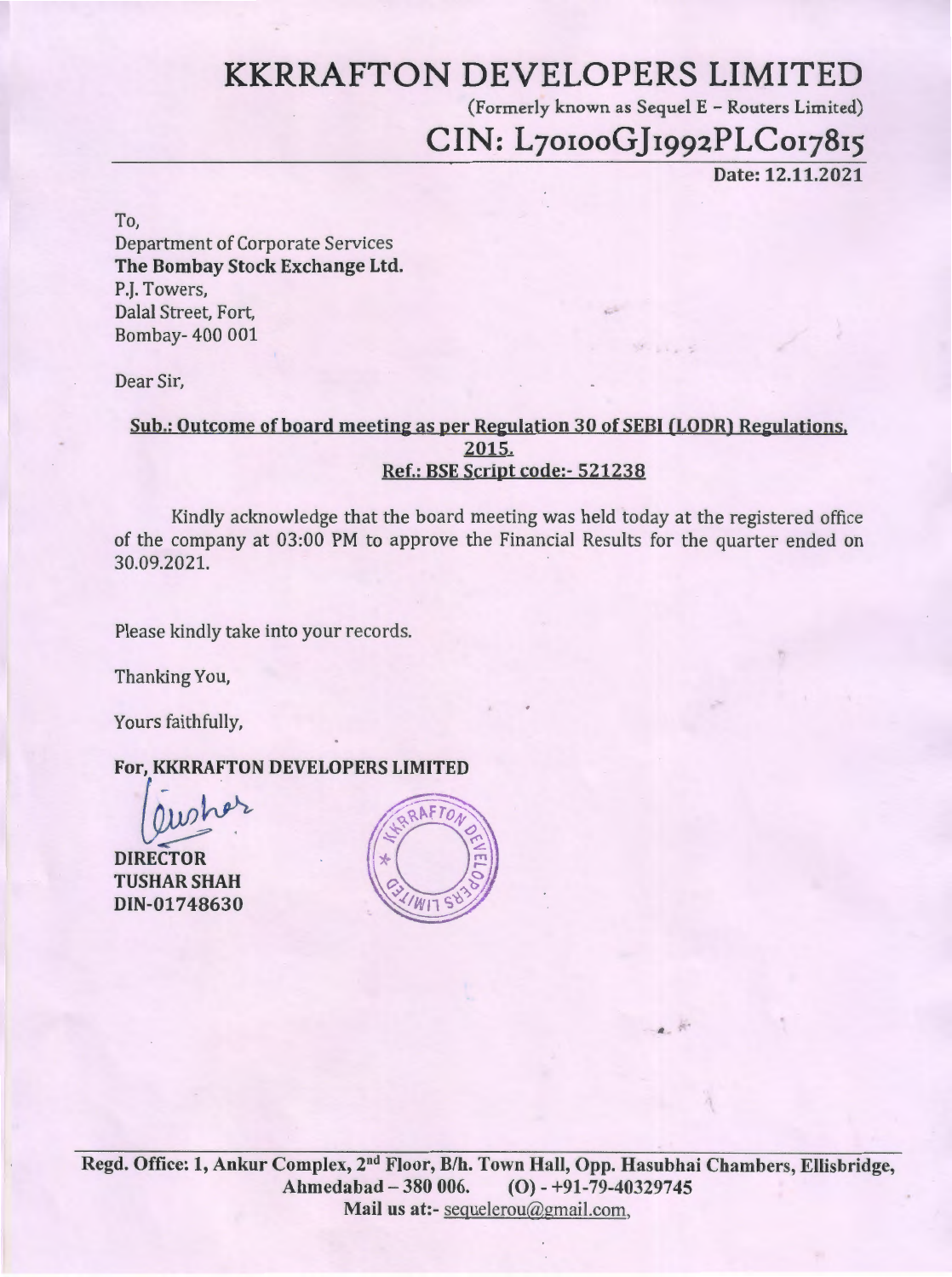# **KKRRAFTON DEVELOPERS LIMITED**

(Formerly known as Sequel E – Routers Limited)

 $\overline{\Omega}$ 

## **CIN: L7orooGj t99zPLCot7815**

| UNAUDITED FINANICAL RESULTS FOR THE QUARTER ENDED ON 30TH SEPTEMBER, 2021 |                                                                                                                                                                                                                                                                                                                                    |                  |                                                                               |                                  |                            |                 |                                                     |
|---------------------------------------------------------------------------|------------------------------------------------------------------------------------------------------------------------------------------------------------------------------------------------------------------------------------------------------------------------------------------------------------------------------------|------------------|-------------------------------------------------------------------------------|----------------------------------|----------------------------|-----------------|-----------------------------------------------------|
| SR.                                                                       | <b>PARTICULARS</b>                                                                                                                                                                                                                                                                                                                 |                  | <b>QUARTER ENDED</b>                                                          |                                  | <b>SIX MONTHS ENDED</b>    |                 | (In Lakhs)<br><b>FINANCIALY</b><br><b>EAR ENDED</b> |
| NO.                                                                       |                                                                                                                                                                                                                                                                                                                                    | 30-09-21         | 30-06-21                                                                      | 30-09-20                         | 30-09-21                   | 30-09-20        | 31-03-21                                            |
|                                                                           |                                                                                                                                                                                                                                                                                                                                    | <b>UNAUDITED</b> | <b>UNAUDITED</b>                                                              | <b>UNAUDITED</b>                 | <b>UNAUDITED UNAUDITED</b> |                 | <b>AUDITED</b>                                      |
| $\mathbf{I}$                                                              | Revenue From operations                                                                                                                                                                                                                                                                                                            | 0,00             | 0.00                                                                          | 0.00                             | 0.00                       | 0,00            | 0.00                                                |
| Ⅱ                                                                         | Other Income                                                                                                                                                                                                                                                                                                                       | 1.11             | 1.08                                                                          | 0.78                             | 2.19                       | 1.26            | 3.27                                                |
| III                                                                       | Total Income (I+II)                                                                                                                                                                                                                                                                                                                | 1,11             | 1.08                                                                          | 0.78                             | 2,19                       | 1,26            | 3.27                                                |
| IV.                                                                       | <b>EXPENSES</b><br>Cost of materials consumed                                                                                                                                                                                                                                                                                      | 0.00             | 0.00                                                                          | 0.00                             | 0.00                       | 0.00            | 0.00                                                |
|                                                                           | Purchases of Stock-in-Trade                                                                                                                                                                                                                                                                                                        | 0.00             | 0.00                                                                          | 0.00<br>$\epsilon$               | 0.00                       | 0.00            | 0.00                                                |
|                                                                           | Changes in inventories of finished goods, Stock-in -Trade                                                                                                                                                                                                                                                                          |                  |                                                                               |                                  |                            |                 |                                                     |
|                                                                           | and workin-progress                                                                                                                                                                                                                                                                                                                | 0.00             | 0.00                                                                          | 0.00                             | 0.00                       | 0.00            | 0.00                                                |
|                                                                           | Employee benefits expense<br><b>Finance costs</b>                                                                                                                                                                                                                                                                                  | $-0.44$<br>0.00  | $-0.40$<br>0.00                                                               | $-0.48$<br>0.00                  | $-0.84$<br>0.00            | $-0.84$<br>0.00 | 1.44<br>0.00                                        |
|                                                                           | Depreciation and amortization expenses                                                                                                                                                                                                                                                                                             | 0.00             | 0.00                                                                          | 0.00                             | 0.00                       | 0.00            | 0.00                                                |
|                                                                           | Other expenses                                                                                                                                                                                                                                                                                                                     | $-0.46$          | $-0.48$                                                                       | $-0.18$                          | $-0.94$                    | $-0.26$         | 0.94                                                |
|                                                                           | <b>Total expenses (IV)</b>                                                                                                                                                                                                                                                                                                         | $-0.90$          | $-0.88$                                                                       | $-0.66$                          | $-1.78$                    | $-1.10$         | 2.38                                                |
| $\vee$                                                                    | Profit/(loss) before exceptional items and tax (I-IV)                                                                                                                                                                                                                                                                              | 0,21             | 0, 20                                                                         | 0,12                             | 0.41                       | 0.16            | 0.89                                                |
| VI                                                                        | <b>Exceptional Items</b>                                                                                                                                                                                                                                                                                                           | 0.00             | 0.00                                                                          | 0.00                             | 0.00                       | 0.00            | 0.00                                                |
| VII                                                                       | Profit/ (loss) before exceptions items and tax(V-VI)                                                                                                                                                                                                                                                                               | 0.21             | 0.20                                                                          | 0.12                             | 0.41                       | 0.16            | 0.89                                                |
|                                                                           | Tax expense:<br>(1) Current tax                                                                                                                                                                                                                                                                                                    |                  |                                                                               |                                  |                            |                 |                                                     |
| VIII                                                                      | (2) Deferred tax                                                                                                                                                                                                                                                                                                                   | 0.00             | 0.00                                                                          | 0.00                             | 0.00                       | 0.00            | 0.23                                                |
|                                                                           | Profit (Loss) for the period from continuing operations (VII-                                                                                                                                                                                                                                                                      |                  |                                                                               |                                  |                            |                 |                                                     |
| IX                                                                        | VIII)                                                                                                                                                                                                                                                                                                                              | 0.21             | 0.20<br>0.00                                                                  | 0.12<br>0.00                     | 0.41<br>0,00               | 0.16<br>0.00    | 0.66                                                |
| X<br>XI                                                                   | Profit/(loss) from discontinued operations<br>Tax expenses of discontinued operations                                                                                                                                                                                                                                              | 0.00<br>0.00     | 0.00                                                                          | 0.00                             | 0.00                       | 0.00            | 0.00<br>0.00                                        |
|                                                                           |                                                                                                                                                                                                                                                                                                                                    |                  |                                                                               |                                  |                            |                 |                                                     |
| XII                                                                       | Profit/(loss) from Discontinued operations (after tax) (X-XI)                                                                                                                                                                                                                                                                      | 0.00             | 0.00                                                                          | 0.00                             | 0.00                       | 0.00            | 0.00                                                |
| XIII                                                                      | Profit/(loss) for the period (IX+XII)                                                                                                                                                                                                                                                                                              | 0.21             | 0.20                                                                          | 0.12                             | 0.41                       | 0.16            | 0.66                                                |
| XIV                                                                       | Other Comprehensive Income<br>A. (i) Items that will not be reclassified to profit or loss<br>(ii) Income tax relating to items that will not be reclassified<br>to profit or loss<br>B. (i) items that will be reclassified to profit or loss<br>(ii) Income tax relating to items that will be reclassified to<br>profit or loss | 0.00             | 0.00                                                                          | 0.00                             | 0.00                       | 0,00            | 0.00                                                |
| <b>XV</b>                                                                 | Total Comprehensive Income for the period<br>(XIII+XIV)Comprising Profit (Loss) and<br>Other.comprehensive Income for the period)                                                                                                                                                                                                  | 0.21             | 0.20                                                                          | 0,12                             | 0.41                       | 0.16            | 0.66                                                |
|                                                                           | Earnings per equity share (for continuing operation):<br>$(1)$ Basic                                                                                                                                                                                                                                                               |                  |                                                                               |                                  |                            |                 |                                                     |
| XVI                                                                       | (2) Diluted                                                                                                                                                                                                                                                                                                                        | 0.04             | 0.03                                                                          | 0.02                             | 0.07                       | 0.03            | 0.12                                                |
|                                                                           | Earnings per equity share (for discontinued operation):<br>(1) Basic                                                                                                                                                                                                                                                               |                  |                                                                               |                                  |                            |                 |                                                     |
|                                                                           | XVII (2) Diluted                                                                                                                                                                                                                                                                                                                   | 0.00             | 0.00                                                                          | 0.00                             | 0.00                       | 0.00            | 0.00                                                |
|                                                                           | Earning per equity share (for discontinued & continuing<br>operation)<br>$(1)$ Basic                                                                                                                                                                                                                                               |                  |                                                                               |                                  |                            |                 |                                                     |
|                                                                           | XVII (2) Diluted                                                                                                                                                                                                                                                                                                                   | 0.04             | 0.03                                                                          | 0.02                             | 0.07                       | 0.03            | 0,12                                                |
| NOTES:-                                                                   |                                                                                                                                                                                                                                                                                                                                    |                  |                                                                               |                                  |                            |                 |                                                     |
| $ 1\rangle$                                                               | The above results have been reviewed by the Audit Committee and taken on record by the Board of Directors at<br>their meeting held on 12.11.2021                                                                                                                                                                                   |                  |                                                                               |                                  |                            |                 |                                                     |
| $ 2\rangle$                                                               | Previous Year / Periods figures have been regrouped / rearranged to the extent necessary.                                                                                                                                                                                                                                          |                  |                                                                               |                                  |                            |                 |                                                     |
| $ 3\rangle$                                                               | The Auditors of the company has carried out the Limited Review for the financial results for the Quarter ended 30.09.2021                                                                                                                                                                                                          |                  |                                                                               |                                  |                            |                 |                                                     |
| $ 4\rangle$                                                               | The investors complaints / queries received and disposed off during the quarter ended on 30.09.2021                                                                                                                                                                                                                                |                  |                                                                               |                                  |                            |                 |                                                     |
|                                                                           | Pending at the beginning of Quarter : 0<br>Received during the Quarter<br>$\div$ 1                                                                                                                                                                                                                                                 |                  | Disposed off during the quarter<br>Lying unresolved at the end if the quarter | : 1<br>$\therefore$ 0            |                            |                 |                                                     |
|                                                                           | Date: 12.11.2021                                                                                                                                                                                                                                                                                                                   |                  |                                                                               | For KKRRAFTON DEVELOPERS LIMITED |                            |                 |                                                     |
|                                                                           | Place: Ahmedabad                                                                                                                                                                                                                                                                                                                   |                  |                                                                               |                                  |                            |                 |                                                     |
|                                                                           |                                                                                                                                                                                                                                                                                                                                    |                  |                                                                               |                                  |                            |                 |                                                     |
|                                                                           |                                                                                                                                                                                                                                                                                                                                    |                  |                                                                               |                                  |                            | R.              |                                                     |
|                                                                           |                                                                                                                                                                                                                                                                                                                                    |                  |                                                                               |                                  |                            |                 |                                                     |
|                                                                           |                                                                                                                                                                                                                                                                                                                                    |                  | <b>TUSHAR SHAH</b>                                                            |                                  |                            |                 |                                                     |
|                                                                           |                                                                                                                                                                                                                                                                                                                                    |                  | <b>DIRECTOR</b>                                                               |                                  |                            |                 |                                                     |
|                                                                           |                                                                                                                                                                                                                                                                                                                                    |                  | DIN: 01748630                                                                 |                                  |                            |                 |                                                     |
|                                                                           |                                                                                                                                                                                                                                                                                                                                    |                  |                                                                               |                                  |                            |                 |                                                     |
|                                                                           | Regd. Office: 1, Ankur Complex, 2 <sup>nd</sup> Ploor, B/h. Town Hall, Opp. Hasubhai Chambers, Ellisbridge,<br>Ahmedabad - 380 006. (O) - +91-79-40329745<br>Mail us att-sequelerou@gmail.com, http://www.sequel-e-routersitd.com                                                                                                  |                  |                                                                               |                                  |                            |                 |                                                     |
|                                                                           |                                                                                                                                                                                                                                                                                                                                    |                  |                                                                               |                                  |                            |                 |                                                     |
|                                                                           |                                                                                                                                                                                                                                                                                                                                    |                  |                                                                               |                                  |                            |                 |                                                     |

**CELIWIT**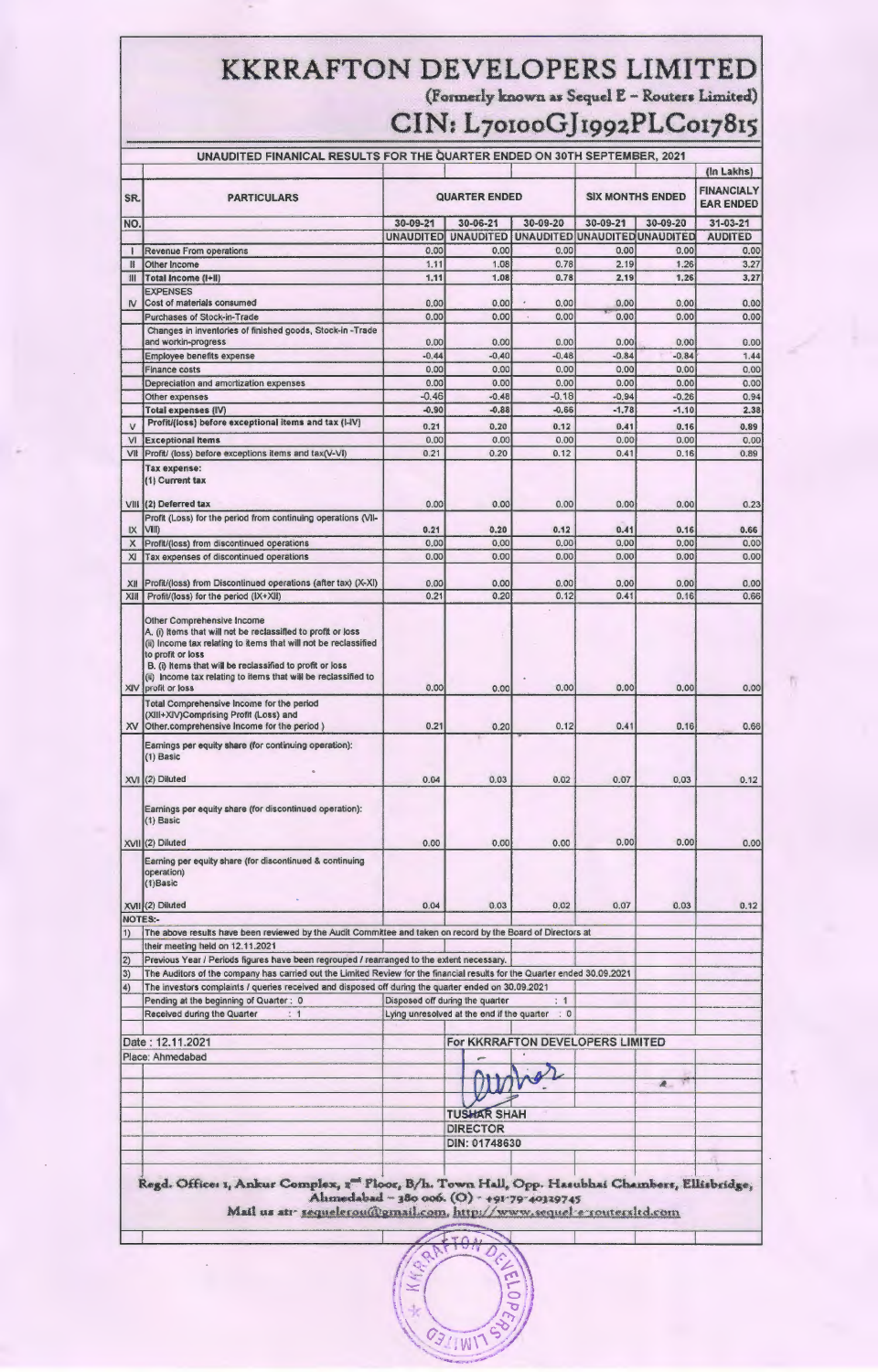## **KKRRAFTON DEVELOPERS LIMITED**  (Formerly known as Sequel E - Routers Limited)

# **CIN: L7orooGjrggzPLCor78r5**

|                  | Standalone Statement of Assets and Liabilities for the half year ended 30.09.2021                                                                                                                                              |                                  |                                     |
|------------------|--------------------------------------------------------------------------------------------------------------------------------------------------------------------------------------------------------------------------------|----------------------------------|-------------------------------------|
| No.              | <b>Particulars</b>                                                                                                                                                                                                             | As at 30/09/2021 in Rs.          | (Actual)<br>As at 31/03/2021 in Rs. |
|                  | <b>ASSETS</b>                                                                                                                                                                                                                  |                                  |                                     |
| 1                | <b>Non - current Assets</b>                                                                                                                                                                                                    |                                  |                                     |
|                  | (a) Property, Plant and Equipment                                                                                                                                                                                              |                                  | 0                                   |
|                  | (b) Capital work-in-progress                                                                                                                                                                                                   |                                  |                                     |
|                  | C Investment Property                                                                                                                                                                                                          |                                  |                                     |
|                  | (d) Goodwill                                                                                                                                                                                                                   |                                  |                                     |
|                  | (e) Other Intangible assets                                                                                                                                                                                                    |                                  | $\sqrt{2}$                          |
|                  | (f) Intangible assets under development                                                                                                                                                                                        |                                  |                                     |
|                  | (g) Biological Assets other than bearer plants                                                                                                                                                                                 |                                  |                                     |
|                  | (h) Financial Assets:                                                                                                                                                                                                          |                                  |                                     |
|                  | (i) Investments                                                                                                                                                                                                                | 41853039.23                      | 41853039                            |
|                  | (ii) Trade receivables<br>(iii) Loans                                                                                                                                                                                          | 8102097                          | 8095728                             |
|                  | (i) Deferred tax assets (net)                                                                                                                                                                                                  |                                  |                                     |
|                  | (j) Other non-current assets                                                                                                                                                                                                   |                                  | $\mathbf{0}$                        |
| $\overline{2}$   | <b>Current Assets</b>                                                                                                                                                                                                          |                                  |                                     |
|                  | (a) Inventories                                                                                                                                                                                                                | $\mathbf 0$                      | 0                                   |
|                  | (b) Financial Assets                                                                                                                                                                                                           | $\bf{0}$                         |                                     |
|                  | (i) Investments                                                                                                                                                                                                                |                                  |                                     |
|                  | (ii) Trade receivables                                                                                                                                                                                                         | 701000                           | 701000                              |
|                  | (iii) Cash and cash equivalents                                                                                                                                                                                                | 26172                            | 17172                               |
|                  | (iv) Bank balances other than(iii) above                                                                                                                                                                                       | 12975                            | 9312                                |
|                  | (v) Loans                                                                                                                                                                                                                      |                                  |                                     |
|                  | (vi) Others (TDS RECEIVABLES)                                                                                                                                                                                                  | 2025                             |                                     |
|                  | (c) Current Tax Assets (Net)                                                                                                                                                                                                   |                                  |                                     |
|                  | (d) Other current assets                                                                                                                                                                                                       | $\bf{0}$                         |                                     |
|                  | <b>TOTAL - ASSETS</b>                                                                                                                                                                                                          | 50697308.23                      | 50676251                            |
|                  | <b>EQUITY AND LIABILITIES</b>                                                                                                                                                                                                  |                                  |                                     |
|                  | <b>Equity</b>                                                                                                                                                                                                                  |                                  |                                     |
|                  | (a) Equity Share capital                                                                                                                                                                                                       | 5596000                          | 5596000                             |
|                  | (b) Reserves                                                                                                                                                                                                                   | $-517192.23$                     | $-558249$                           |
|                  | <b>LIABILITIES</b>                                                                                                                                                                                                             |                                  |                                     |
|                  | <b>Non-current liabilities</b>                                                                                                                                                                                                 |                                  |                                     |
|                  | (a) Financial Liabilities                                                                                                                                                                                                      |                                  |                                     |
|                  | (i) Borrowings                                                                                                                                                                                                                 |                                  | 0                                   |
|                  | (ii) Trade payables<br>(iii)Other financial liabilities (other than those specified in                                                                                                                                         | $\epsilon$                       |                                     |
|                  | item (b), to be specified)                                                                                                                                                                                                     |                                  |                                     |
|                  | (b) Provisions                                                                                                                                                                                                                 |                                  |                                     |
|                  | (c) Deferred tax liabilities (Net)                                                                                                                                                                                             |                                  |                                     |
|                  | (d) Other non-current liabilities                                                                                                                                                                                              |                                  |                                     |
|                  | <b>Current Liabilities</b>                                                                                                                                                                                                     |                                  |                                     |
|                  | (a) Financial Liabilities                                                                                                                                                                                                      |                                  |                                     |
|                  | (i) Borrowings                                                                                                                                                                                                                 | 40275000                         | 40275000                            |
|                  | (ii) Trade payables                                                                                                                                                                                                            | 5320139.46                       | 5320139                             |
|                  | (iii) Other financial liabilities (other than those specified in                                                                                                                                                               |                                  |                                     |
|                  | item ©                                                                                                                                                                                                                         |                                  |                                     |
|                  | (b) Other current liabilities                                                                                                                                                                                                  |                                  | $\overline{0}$                      |
|                  | (c) Provisions<br>(d) Current Tax Liabilities (Net)                                                                                                                                                                            | 23361                            | 20000                               |
|                  | <b>TOTAL - EQUITY AND LIABILITIES</b>                                                                                                                                                                                          | $\Omega$                         | 23361<br>50676251                   |
|                  |                                                                                                                                                                                                                                | 50697308.23                      |                                     |
| Date: 12.11.2021 |                                                                                                                                                                                                                                | For KKRRAFTON DEVELOPERS LIMITED |                                     |
| Place: Ahmedabad |                                                                                                                                                                                                                                |                                  |                                     |
|                  |                                                                                                                                                                                                                                | M                                |                                     |
|                  |                                                                                                                                                                                                                                |                                  |                                     |
|                  |                                                                                                                                                                                                                                |                                  |                                     |
|                  |                                                                                                                                                                                                                                | <b>TUSHAR SHAH</b>               |                                     |
|                  |                                                                                                                                                                                                                                | <b>DIRECTOR</b>                  |                                     |
|                  |                                                                                                                                                                                                                                | DIN: 01748630                    |                                     |
|                  | Ragd. Offices 1, Ankur Complex, 2 <sup>0d</sup> Floor, B/h. Town Hall, Opp. Hasubhai Chambers, Elliabridge,<br>Ahmadabad 180 006. (O) - +91-79-40319745<br>Mail us atr sequelerous unal com http://www.sequel-e-routersitd.com |                                  |                                     |
|                  |                                                                                                                                                                                                                                |                                  |                                     |
|                  |                                                                                                                                                                                                                                |                                  |                                     |
|                  |                                                                                                                                                                                                                                | $\mathbf{R}$                     |                                     |